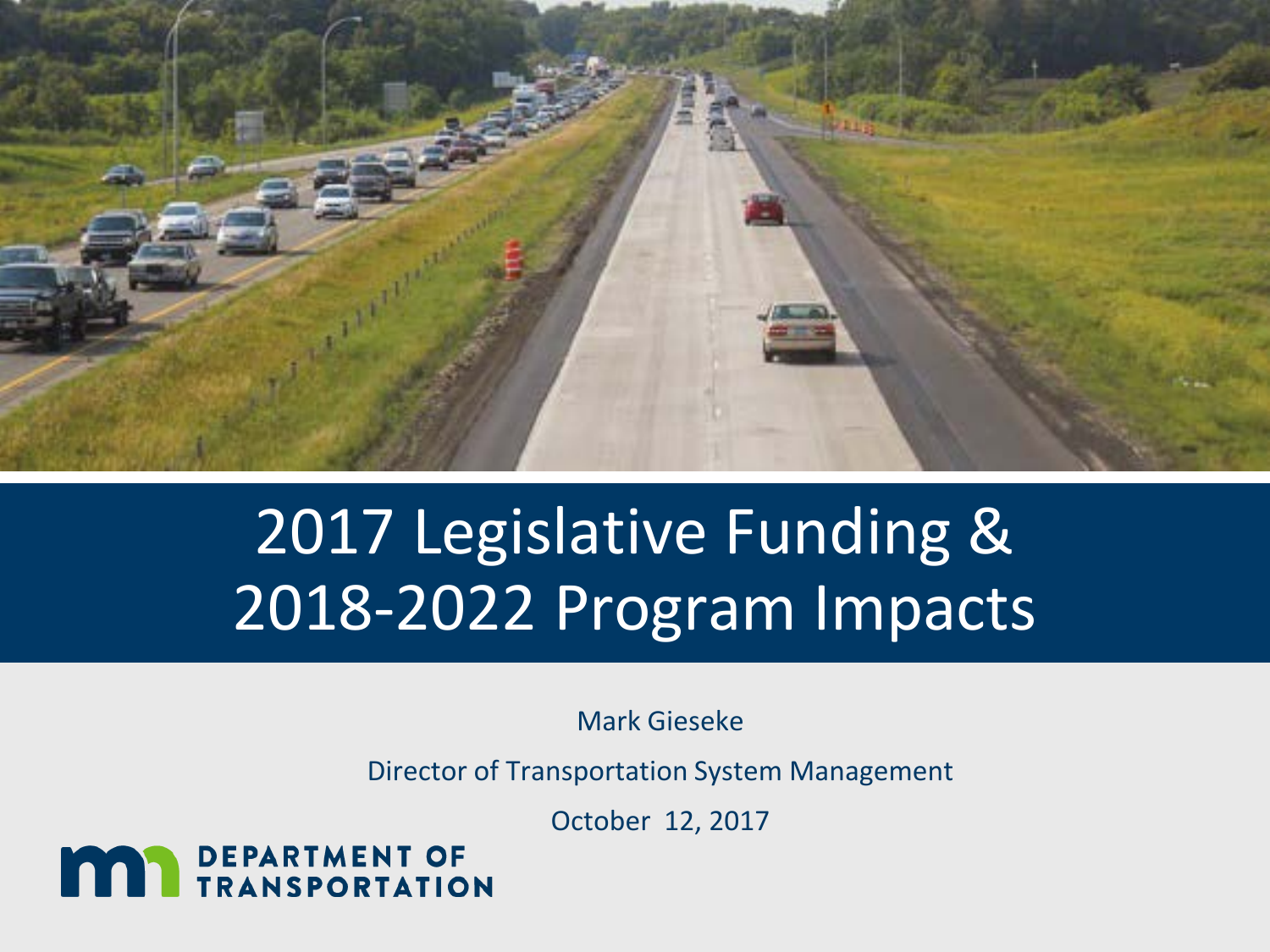## \*\*17NEW\*\* Projects

#### • FY2018 – FY2022 "New Money" includes:

- One-Time increase in Trunk Highway Funds (\$134 M)
- New Non-Designated Bonds (\$640 M)
- Corridors of Commerce Trunk Highway Funds (\$50 M)
- Corridors of Commerce Bonds (\$300 M)

• FY2018 – FY2022 "Additional Capacity" includes:

- Previous Non-Designated Bonds Releases (\$85 M)
- Previous Corridors of Commerce Bonds Release (\$19 M)
- Carryover Federal Funds (\$60 M)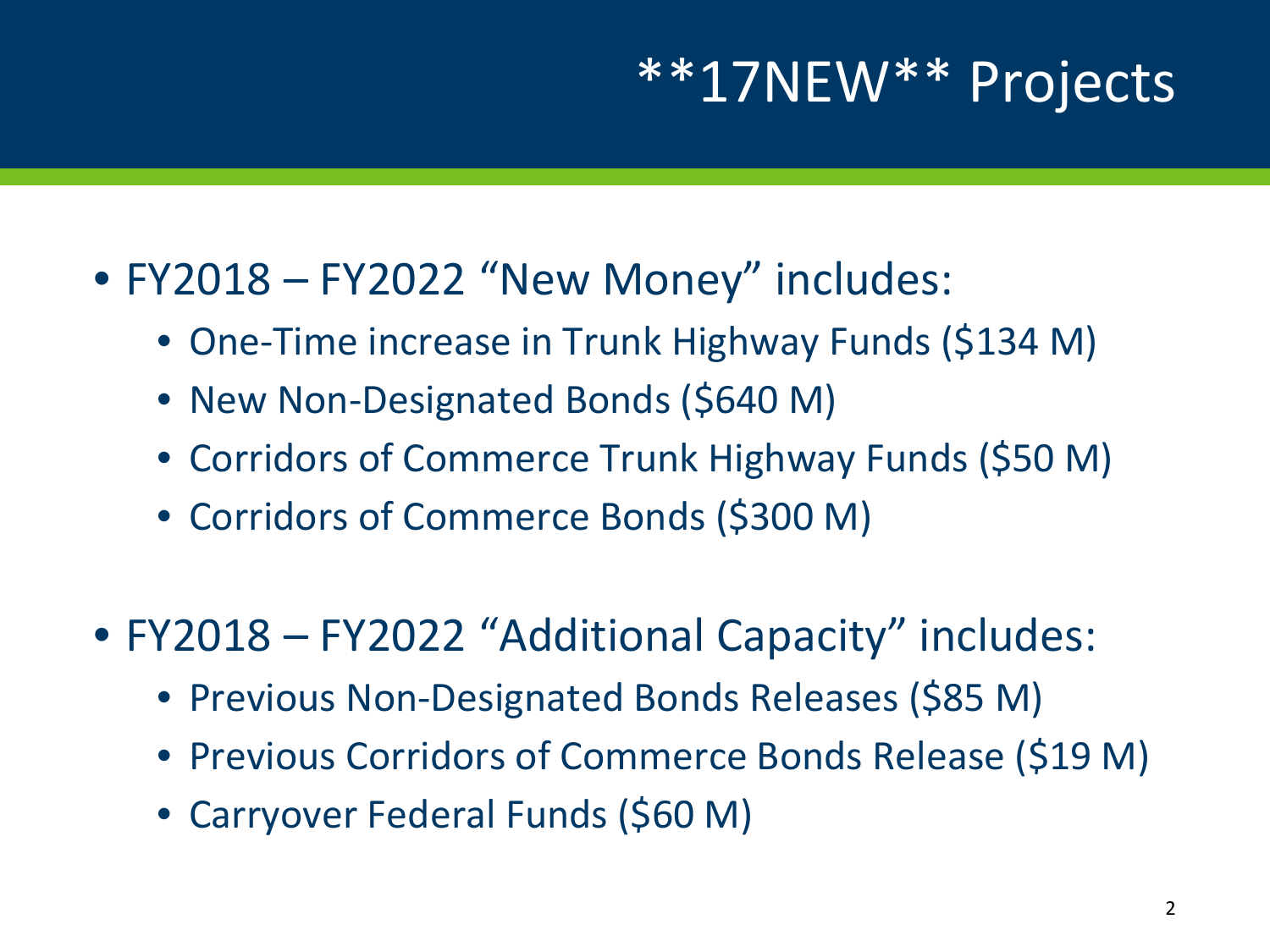## FY18-22 Capital Program Funding

| <b>Revenue Source</b>                                           | <b>FY2018</b>      | <b>FY2019</b> |  | <b>FY2020</b> | FY2021  | <b>FY22-FY26</b> | Program                     |  |
|-----------------------------------------------------------------|--------------------|---------------|--|---------------|---------|------------------|-----------------------------|--|
| <b>Regular Program and New Program Funding</b>                  |                    |               |  |               |         |                  |                             |  |
| <b>Regular State Road Construction (SRC)</b>                    | \$911 M            | \$842 M       |  | \$842 M       | \$842 M |                  | <b>Regular Program</b>      |  |
| Carryover (FY18 ELLAs funded in FY17 & End of Year adjustments) | \$60 M             |               |  |               |         |                  | \$3.5B                      |  |
| <b>Chapter 152 Bond Release</b>                                 | \$35 M<br>$+ $25M$ |               |  |               |         |                  |                             |  |
| <b>Chapter 5 Bond Release</b>                                   | \$25 M             |               |  |               |         |                  |                             |  |
| Chapter 3 One-Time Increase in SRC                              | \$92 M<br>\$42 M   |               |  | \$23 M        | \$7 M   |                  | **17NEW**<br>\$1.0 B        |  |
| <b>Chapter 3 Bonds</b>                                          | \$100 M            | \$100 M       |  | \$220 M       | \$220 M |                  |                             |  |
| <b>Corridors of Commerce</b>                                    |                    |               |  |               |         |                  |                             |  |
| Chapter 117 Bonds (approved for I-35W MnPASS)                   | \$19 <sub>M</sub>  |               |  |               |         |                  | \$19 M<br>CoC <sub>1</sub>  |  |
| <b>Chapter 3 TH Funds</b>                                       | \$25 M             | \$25 M        |  | \$25 M        | \$25 M  |                  |                             |  |
| <b>Chapter 3 Bonds</b>                                          | \$50 M             | \$50 M        |  | \$100 M       | \$100 M |                  | \$400 M<br>CoC <sub>3</sub> |  |

**Regular Program includes:** Federal and State SRC, Chapter 152 Program

**2017 New Funding (17NEW) includes:** Chapter 3 One-Time SRC, Chapter 3 Bonds, Uncommitted Chapter 152 and Chapter 5 Bonds

**Corridors of Commerce I includes:** Chapter 117 Bonds

**Corridors of Commerce III includes:** Chapter 3 CoC TH Funds, and Chapter 3 CoC Bonds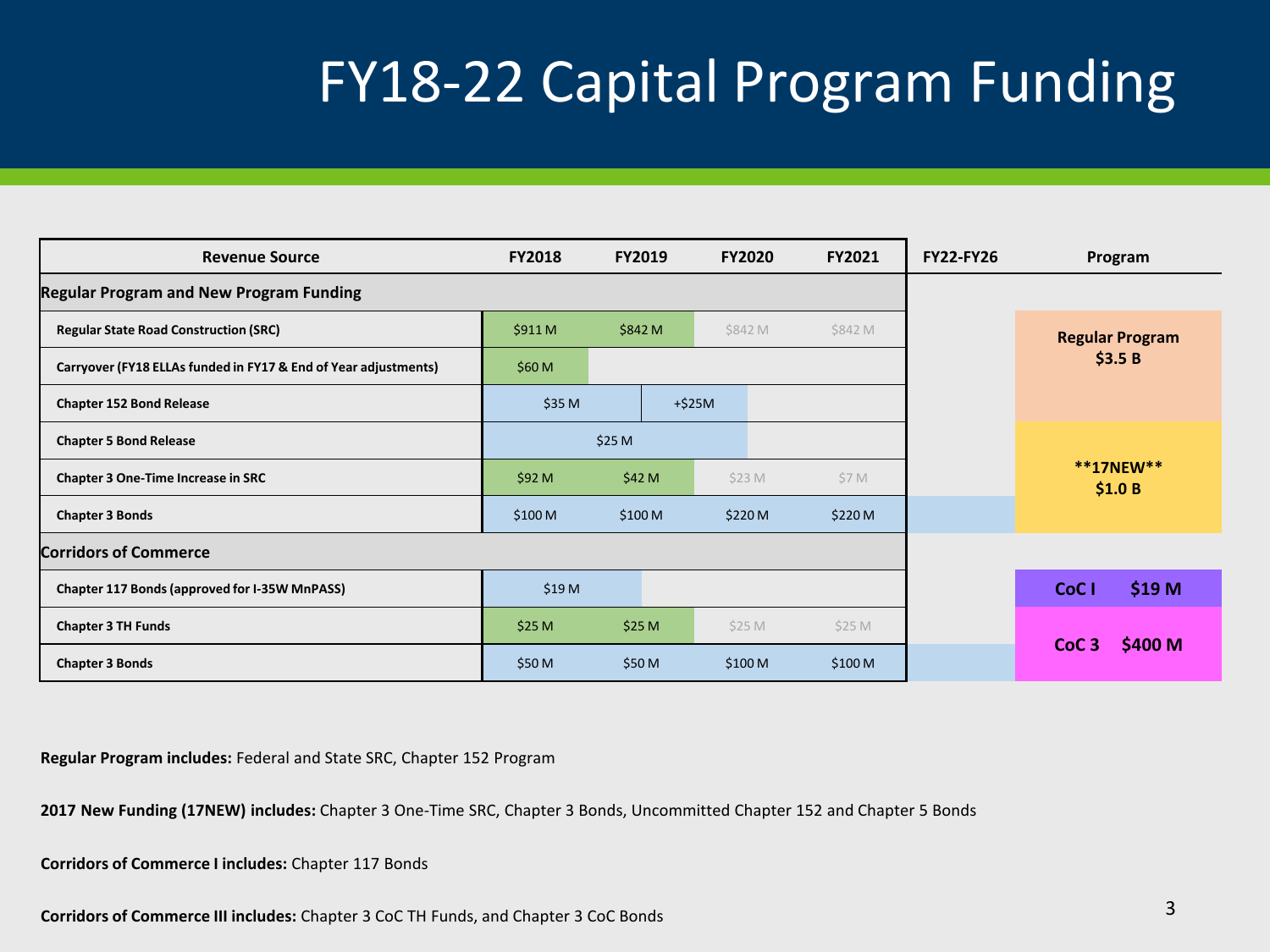## New Money Distribution

• Distribution based on existing distribution formulas for District Risk Management Program and Statewide Performance Programs.

| <b>Distribution of Estimated \$960 M</b><br>(Does not include Corridors of Commerce Funding) |                                                                                                         |                |                |                |                |    |                |           |           |       |  |  |
|----------------------------------------------------------------------------------------------|---------------------------------------------------------------------------------------------------------|----------------|----------------|----------------|----------------|----|----------------|-----------|-----------|-------|--|--|
|                                                                                              | D <sub>1</sub>                                                                                          | D <sub>2</sub> | D <sub>3</sub> | D <sub>4</sub> | D <sub>6</sub> | D7 | D <sub>8</sub> | <b>MD</b> | <b>SW</b> | Total |  |  |
| District Project<br><b>Target</b>                                                            | . \$115 M   \$53 M   \$86 M   \$56 M   \$90 M   \$93 M   \$50 M  \$406 M  \$12 M   \$960 M <sup> </sup> |                |                |                |                |    |                |           |           |       |  |  |

*Project Target includes funds for Construction Cost, Project Delivery, Construction Engineering, Incentives, and Right-of-Way*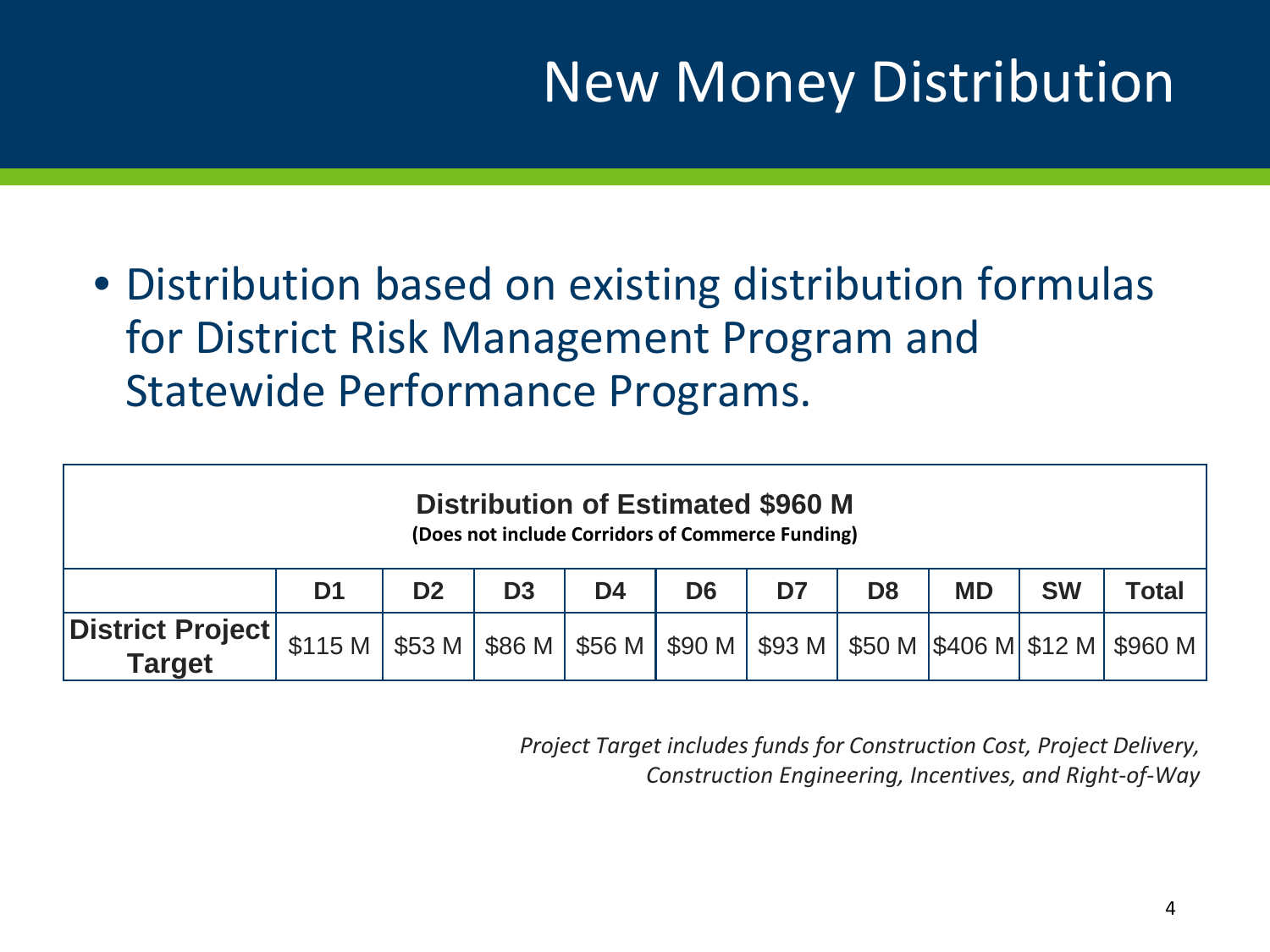#### MnDOT's Typical Project Selection Process

- MnDOT's 20-year <u>Minnesota State Highway Investment Plan</u> (MnSHIP) provides direction on the types of highway investments to make if current revenue sources are not changed.
- Based on pre-2017 funding levels and following MnSHIP investment [direction, MnDOT selected projects for 2021 and added them to the 2018-21](http://www.dot.state.mn.us/planning/program/stip.html) Statewide Transportation Improvement Program (STIP), which was approved by MnDOT in August of 2017.

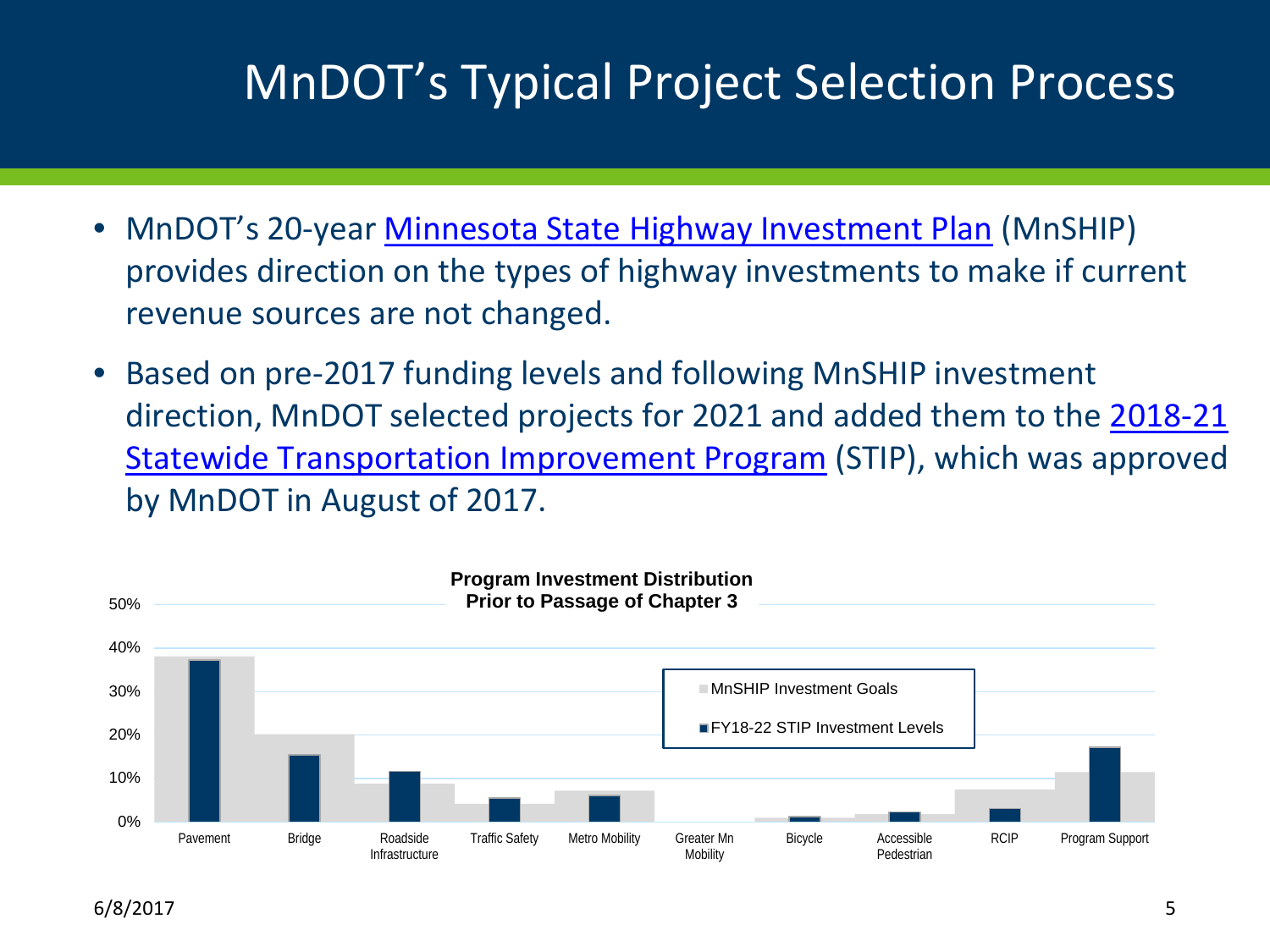## Project Selection When Funding Increases

- When funding becomes available at levels higher than estimated by MnSHIP, MnDOT is able to select more and larger projects.
- Funding that is long-term and predictable allows MnDOT to plan for longer-life-preservation and capacity-building projects.
- When funding is one-time and continued funding is uncertain, MnDOT must first address the backlog of asset preservation needs to assure the preservation of the system for the future.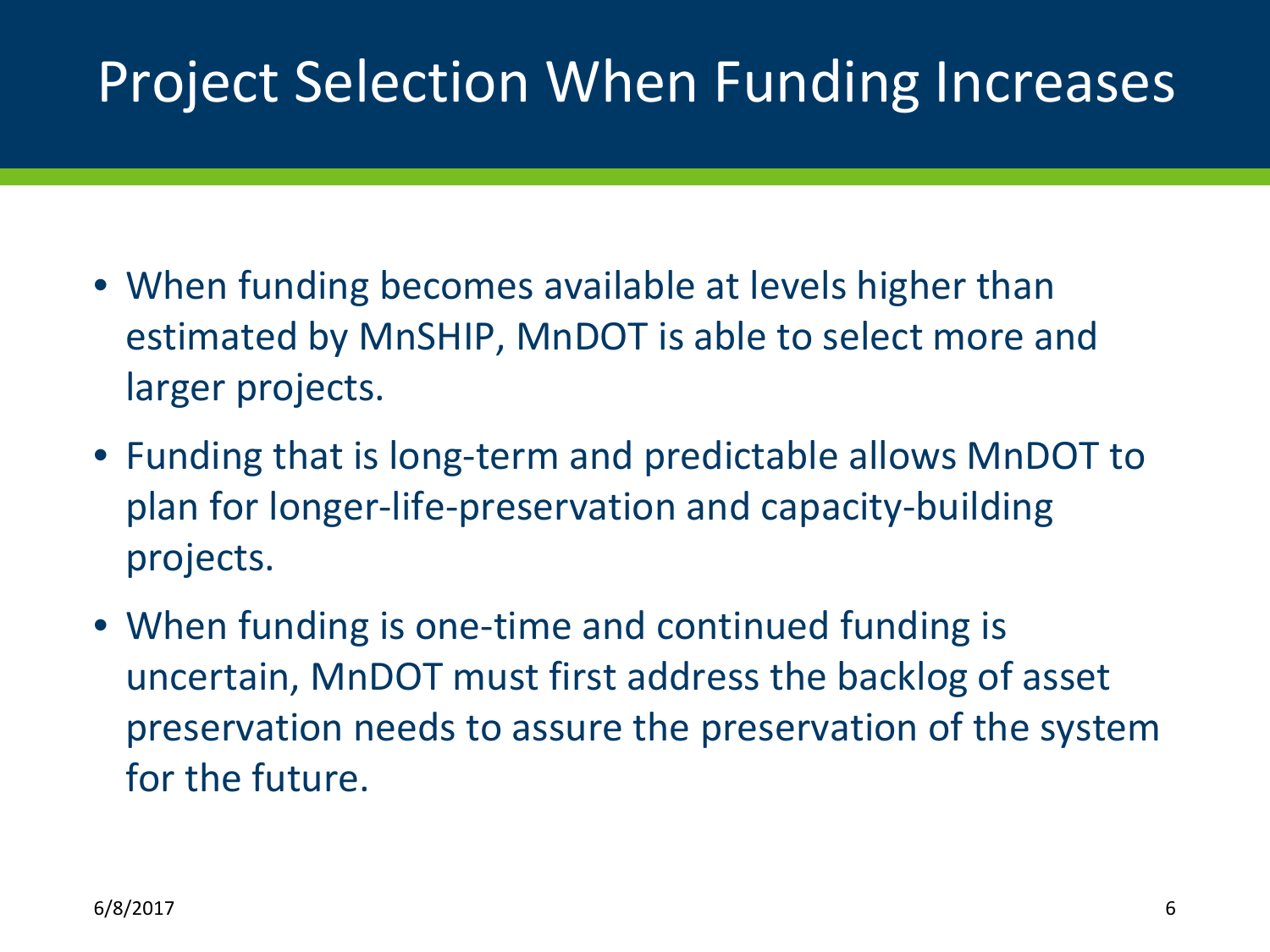## Project Selection When Funding Increases

• For the funding made available in fiscal years 2018 to 2022, MnDOT followed its plans for receiving new money:

• **MnSHIP** 

- **NexTen**
- **Risk Assessment**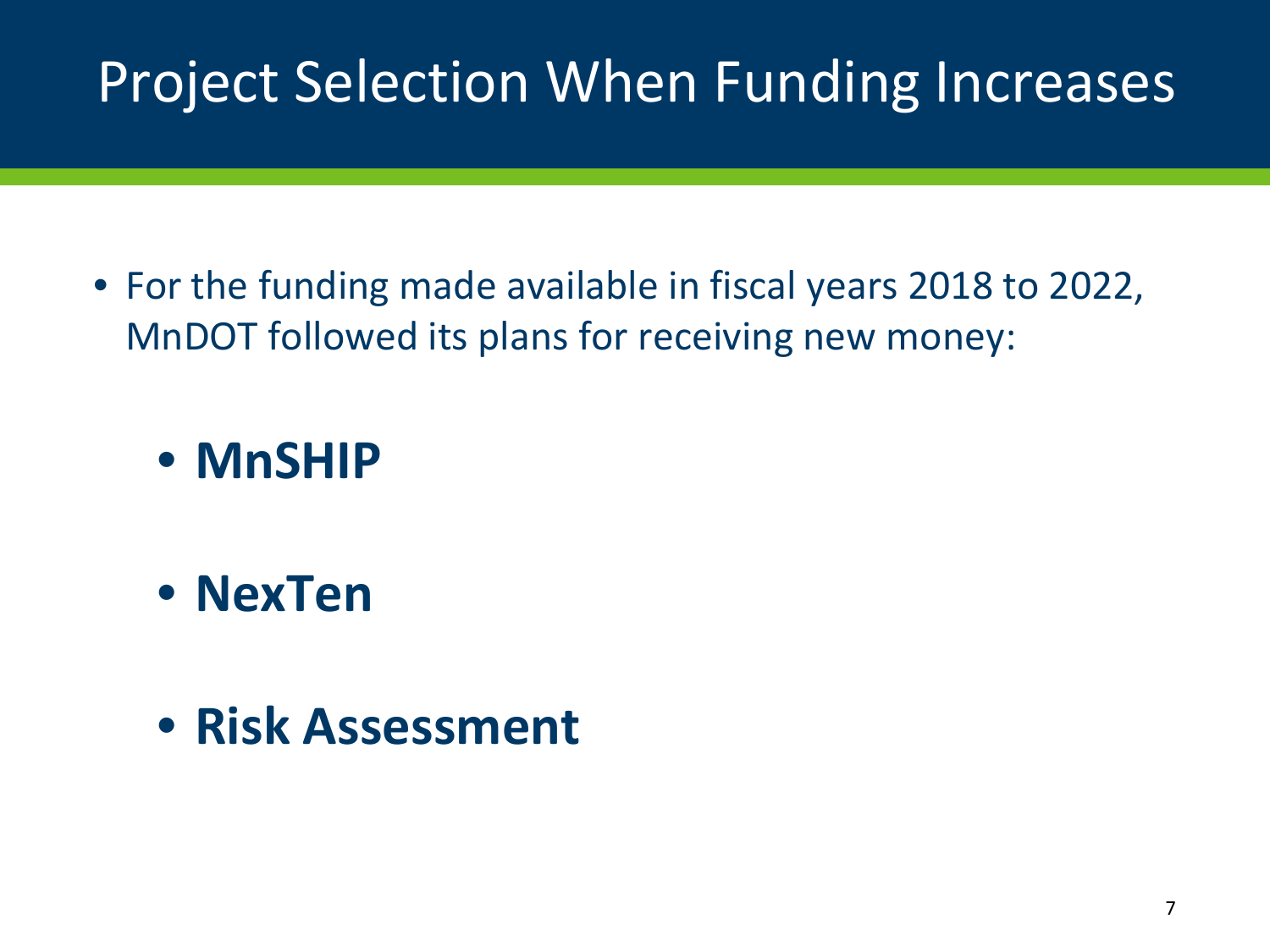#### Investment Priorities

- Long-term pavement preservation projects to improve pavement condition and remaining service life
- Additional bridge repairs and replacements
- Initial investments in major urban corridor projects
- Other priority investment areas that were funded below the MnSHIP levels
- Areas identified by Districts as risks within their existing program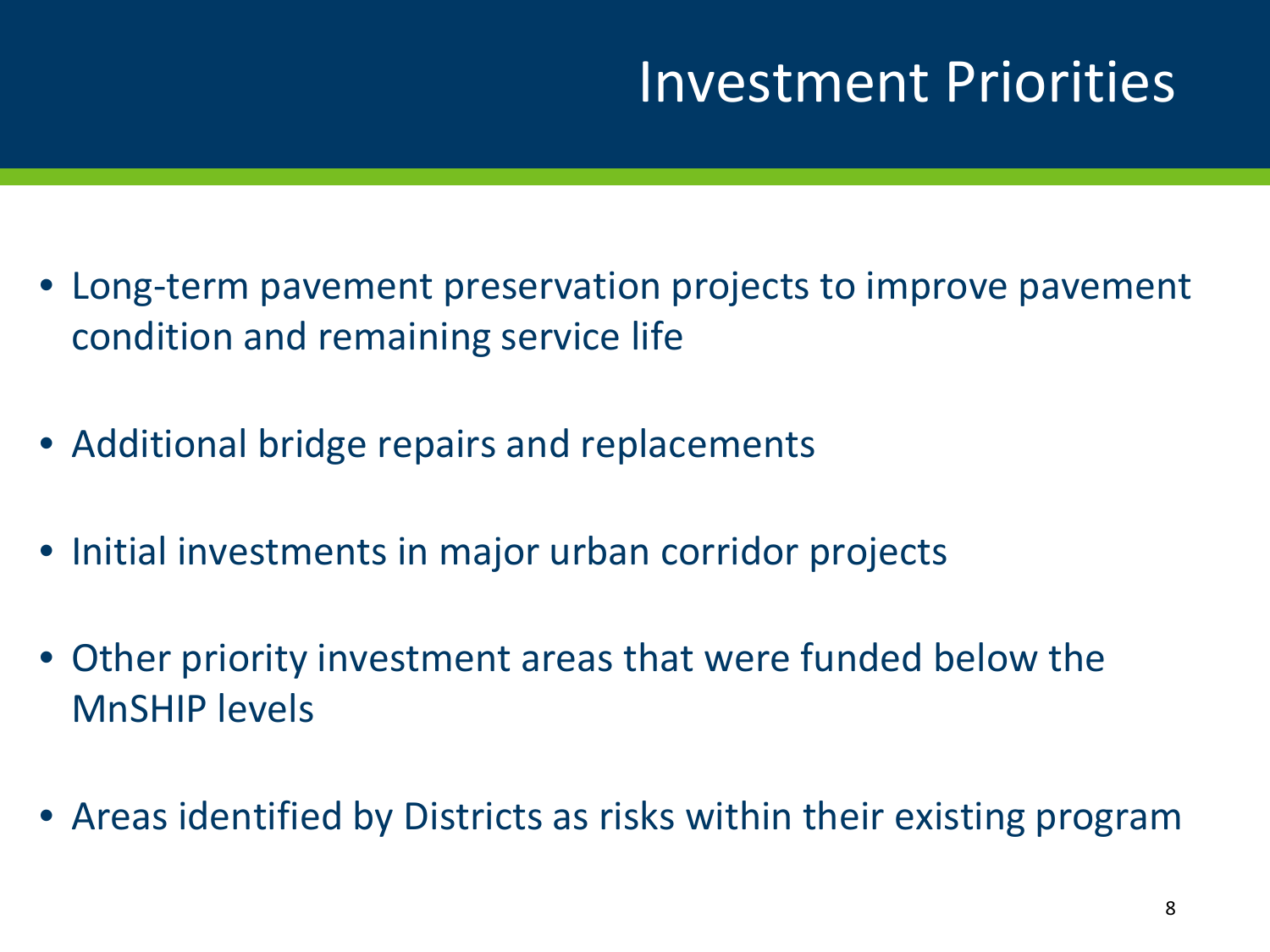#### Project Selection

- The pavement and bridge management systems
- The systems made recommendations for projects that could be upgraded or added
- District staff with the assistance of central office specialists reviewed the results
- District Engineers made the final determination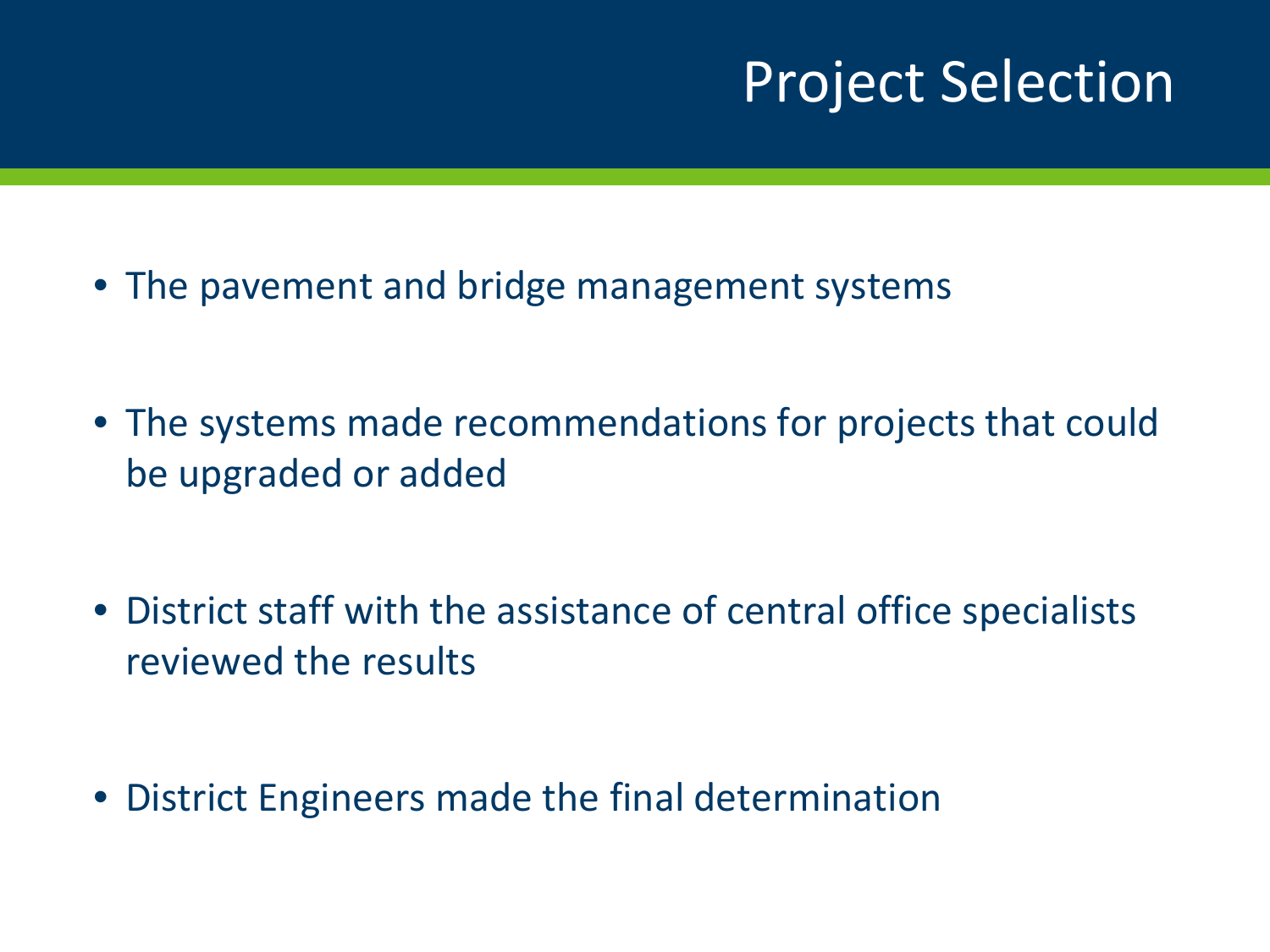## Public and Stakeholder Involvement

- Projects for state fiscal year 2018 were selected based upon prior public and stakeholder input.
- Where local partners could not accommodate an accelerated schedule, those projects were not chosen for 2018.
- Project candidates for state fiscal years 2019-2021 or beyond are being vetted by the Districts
- Projects for Corridors of Commerce will be selected following the process in Minnesota Statutes, 161.088 and announced in January 2018.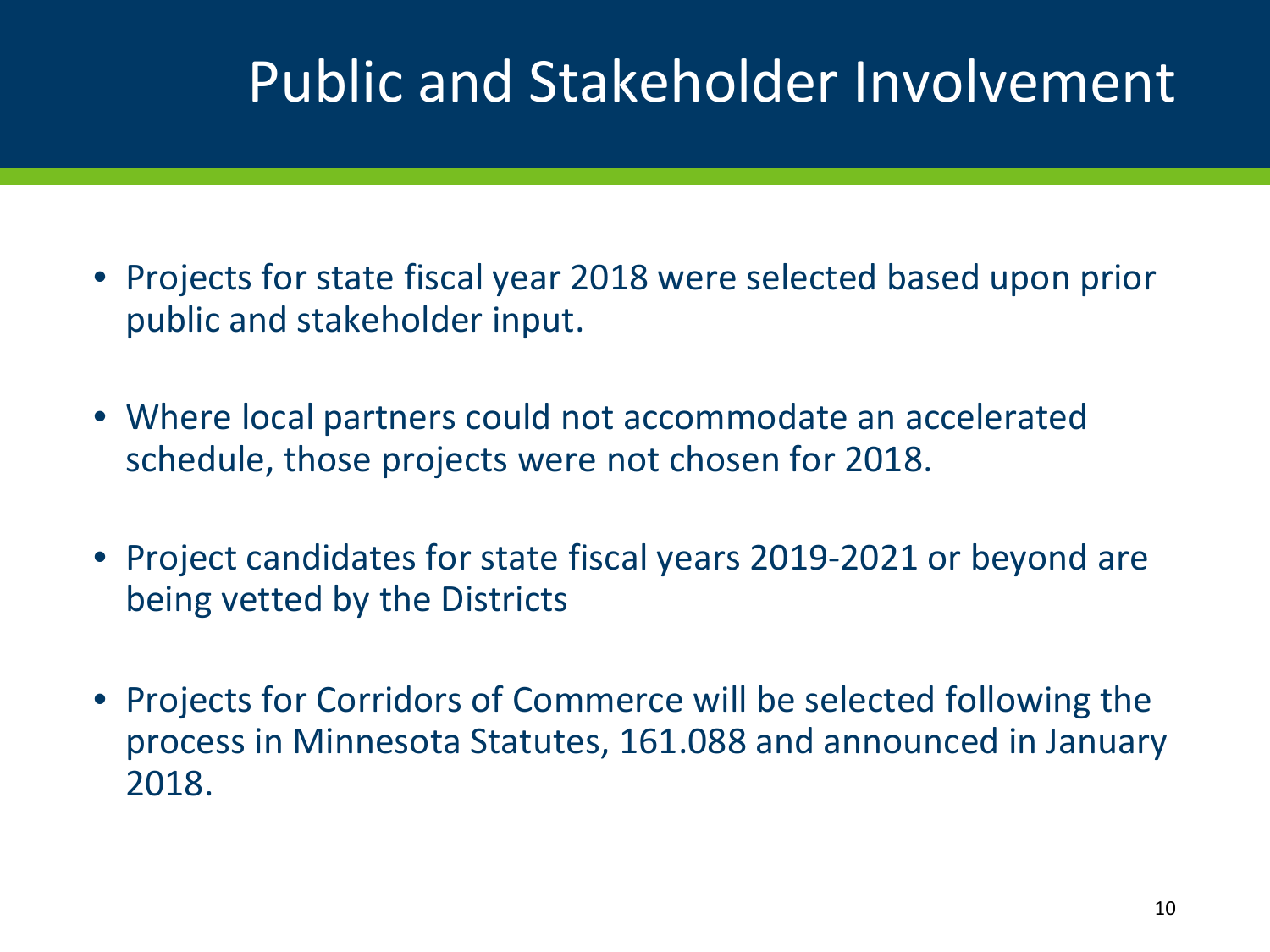#### Investment of the 17NEW Money